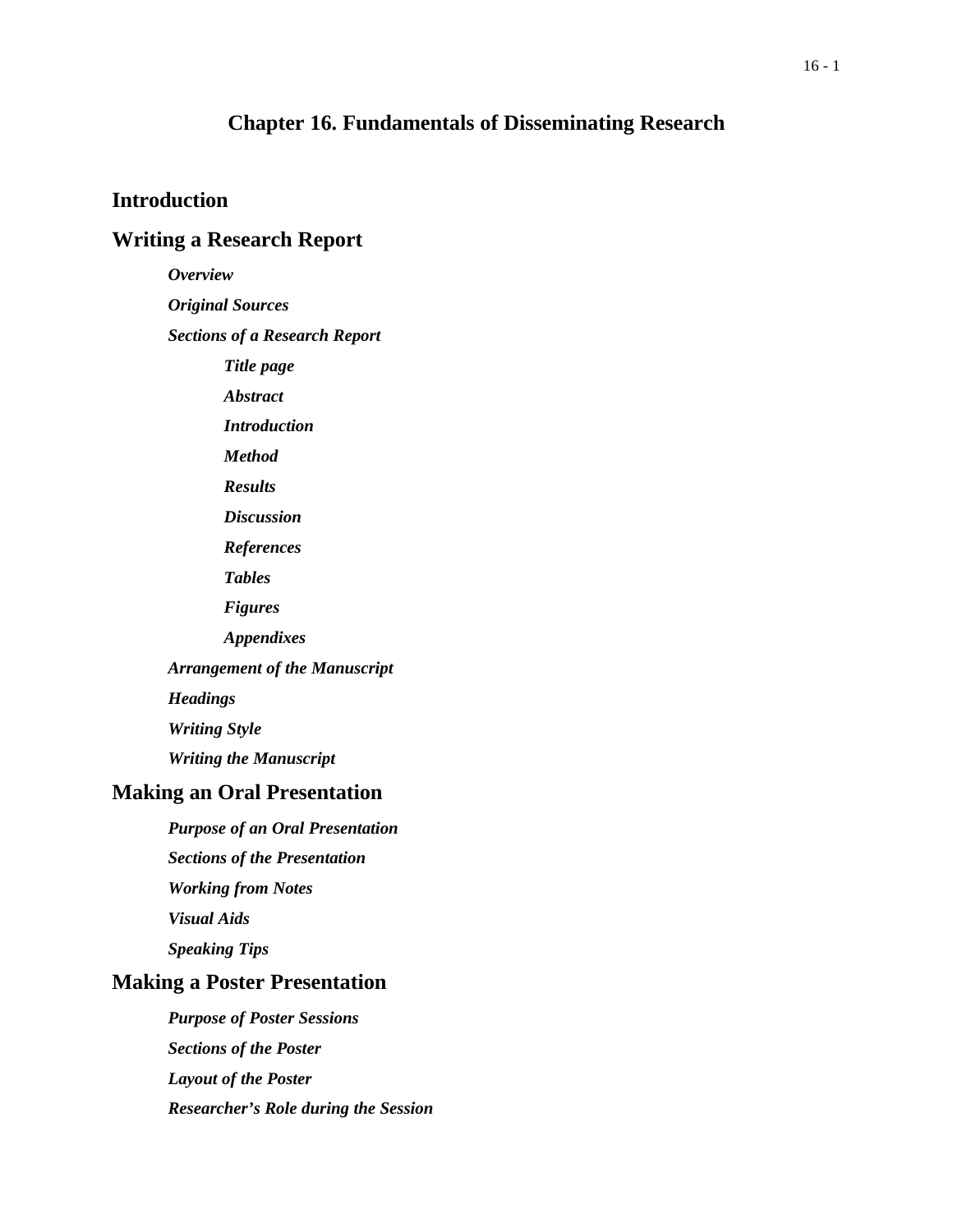**General Summary**

**Detailed Summary**

**Key Terms**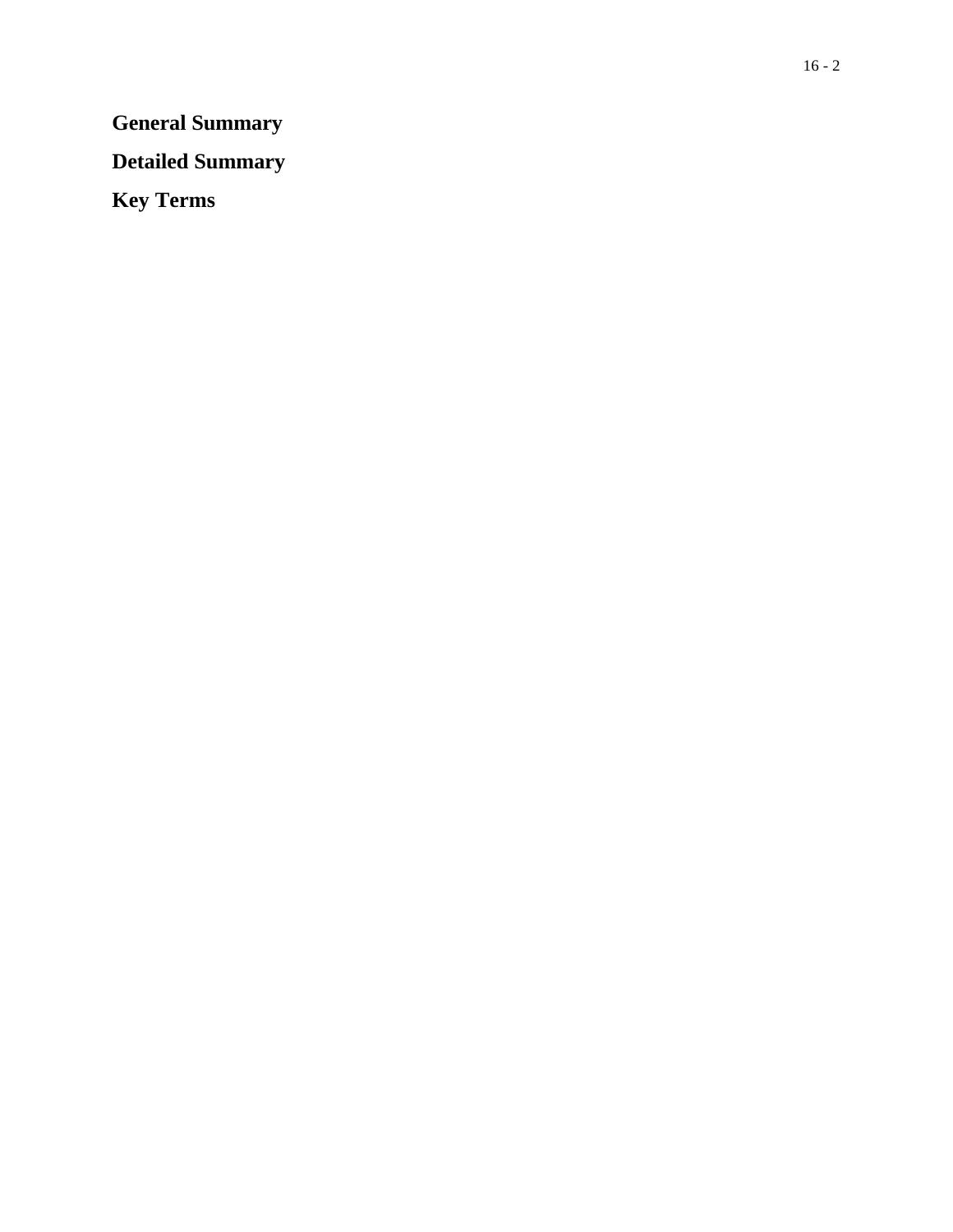## **Introduction**

I (Lammers) will never forget the first time that I presented research to a public audience. It was my first year in graduate school and several of us in the psychophysiology laboratory at Bowling Green State University were invited to travel to an Industrial/Organizational Psychology conference at the University of Tennessee-Knoxville to present research on the role of circadian rhythms in adjustment to shift work schedules. The image of the presentation room lingers in my mind as I write this. I was well prepared but very nervous, and secretly hoping that few would decide to hear our presentation. As the presentation time arrived, my initial hopes were confirmed; only a handful of people were in the audience. My presentation went well. I felt a distinct sense of accomplishment and actually wished that there had been a large audience to hear it. That same sense of accomplishment was felt when my Master's thesis was finally accepted for publication in a scientific journal. What a feeling it was to receive my copy of the journal in the mail and to see my article in among those with authors who were well known in the field and who I greatly admired.

One of the hallmarks of scientific research is that the information is made public and is thus subject to scrutiny and review by the public. Three of the most common means for disseminating research are discussed in this chapter. These include manuscript preparation for a journal article (research report), oral presentation, and poster presentation. You are undoubtedly familiar with journal articles. You may not be as familiar with presentations. If you get the chance to attend a scientific conference, we strongly encourage you to go. Conference programs are almost entirely composed of oral presentations and poster presentations. These are excellent ways to learn about the most recent research in psychology. In addition, nearly all conferences encourage presentations by students.

Chances are that the course for which you are using this textbook requires one or more assignments that relate to the methods of disseminating research or presenting a research proposal. We suspect that this assignment is a source of significant anxiety. This is understandable. Describing your research to another person or persons in a coherent and concise fashion is not easy. But it is an essential part of the research enterprise. We hope that the information presented in this chapter will guide you through the process.

## **Writing a Research Report**

## *Overview*

We will preface our description of the components of a manuscript with some important comments regarding scholarship. Then we will describe in detail the different sections found in scientific reports. There are additional sections dealing with writing style and with ways to avoid sexism in your writing. Other instructions and helpful suggestions for preparing a manuscript appear in the Publication Manual of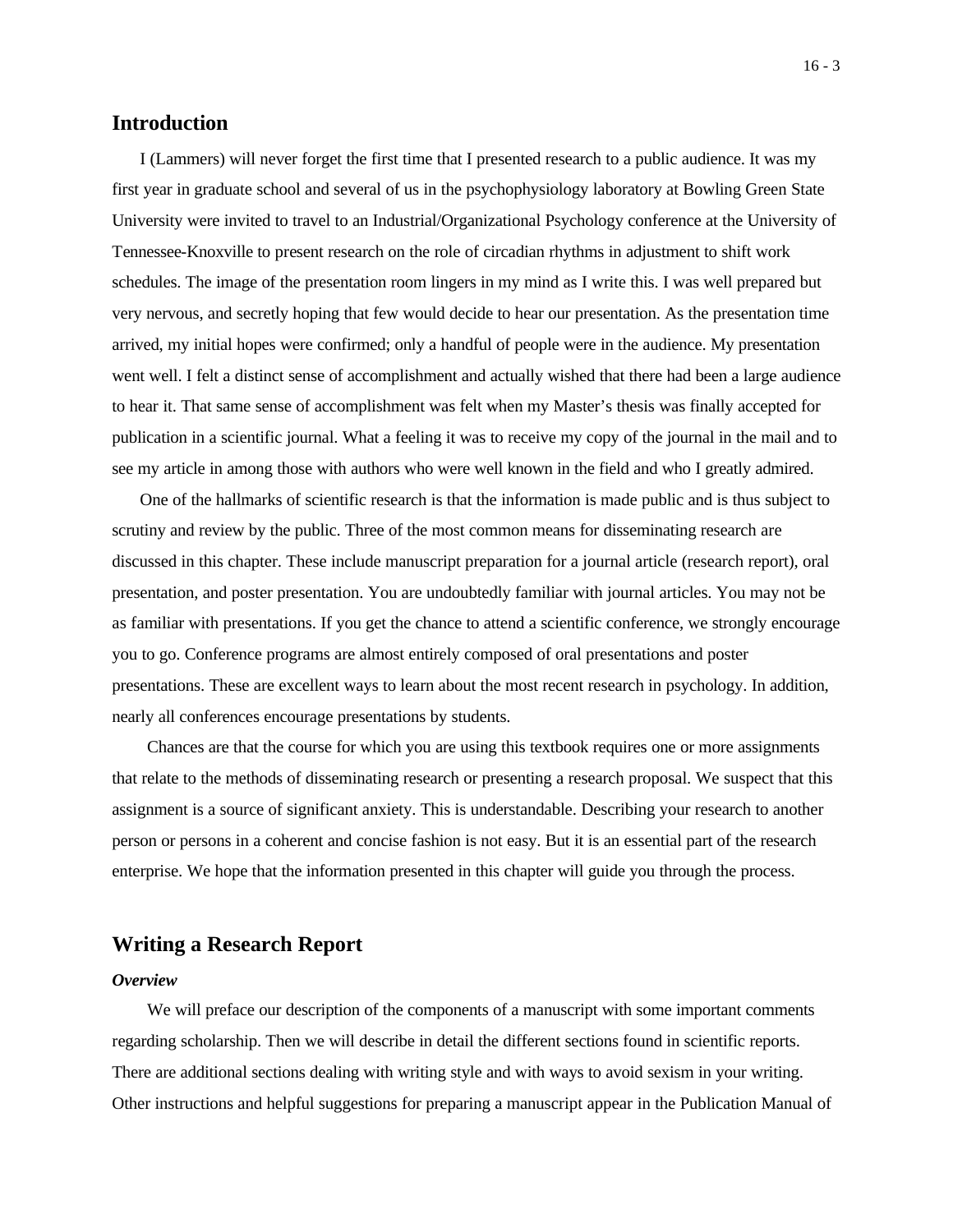the American Psychological Association (2001). The manual is more extensive and more detailed than our comments below. Our comments deal with the most frequent problems undergraduates experience when beginning to write scientific reports. You will want to consult the APA Manual for questions not treated here.

A good research report is a mixture of scholarship and craftsmanship in writing. Both characteristics require time to develop along with considerable practice and feedback from your instructors. In this section we will discuss aspects of scholarship and writing style.

Whether one writes well or writes poorly reflects the person's developmental history in the acquisition of writing skills. Although good writing is an essential requirement for effective communication, it is not sufficient in itself. Good writing must be buttressed by good scholarship. The term scholarship implies such characteristics as accuracy, thoroughness, and objectivity. In addition, the writer must have the highest regard for presenting important aspects of a topic in a precise, unbiased, and fair manner. Special care must be taken to acknowledge and cite the ideas and works of other writers if their material is used in the report. Failure to do so, or to imply that their work is your own when it is not, is called **plagiarism***.* It is unethical and can also be illegal. Keep in mind that the author of a written report is responsible for all aspects of its contents. From the inception of the research idea, through researching the literature, data acquisition, statistical analysis, and the final written report, great care must be taken to be honest, accurate, precise, and thorough.

#### *Original Sources*

One way to avoid error and to ensure the accuracy and thoroughness of a report is to read the original sources of the information about which you are writing. Relying on secondary sources can result in problems that range from minor inaccuracies to major misstatements of fact. When assertions are made by a writer regarding the work of another writer, it is your responsibility to verify their factual basis before citing them in your report. The only way to do this is to read the original sources they cite. There are many instances in science where a secondary source misstated or misinterpreted the primary source material. Other researchers, reading the secondary source, perpetuate the errors in their writing. When continued by third- and fourth-generation writers, the errors become so deeply ingrained in the literature that they take on the qualities of a myth. At this point, they become exceedingly difficult to refute.

## *Sections of a Research Report*

The behavioral science community has developed a standard format for preparing a research report. This format includes discrete sections that address different aspects of the research. As each section is discussed, we suggest that you continually refer to the complete sample research report in Appendix B. This will help you to visualize the layout and to better understand the nature of the content. Because many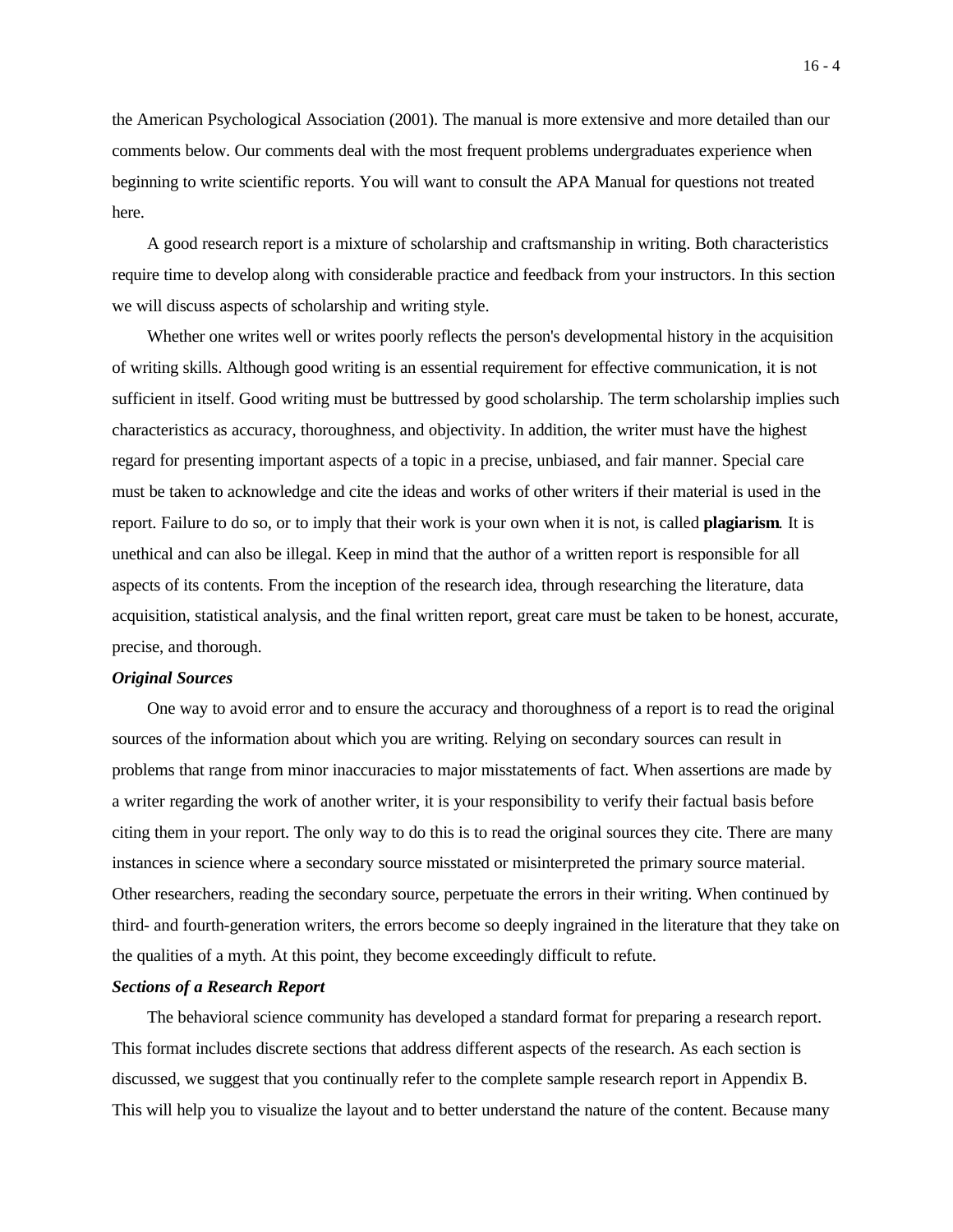of you will be asked to write a research proposal for this course, we have also included a sample research proposal in Appendix C. The format and guidelines for a research proposal are very similar to those for a research report. A research proposal will not have an abstract section or a discussion section. In addition, the method and proposed results are written in future tense rather than past tense.

*Title Page*. The title page consists of a header, running head, title, authorship, and author affiliation. The header is right-justified within the top margin of every page and includes the first few words of the title and the page number. Word processing programs have a method for creating a header that will appear within the top margin and will automatically update the page numbers. The running head is an abbreviated title that will ultimately appear on every page of the published article. When you consider a title for your paper remember that most psychologists do not pick up a journal and read it cover to cover. They read what interests them. When they receive their scientific journal (or any magazine), they scan the table of contents for articles of interest. If the title of an article is uninformative or misleading, it may not attract readers to the research. Short and informative titles are preferred (limited to not more than fifteen words). Within these fifteen words you should state with clarity the dependent and independent variables or the theoretical issues with which the article deals. The title should be a statement of content so that it alone can be used by various information retrieval systems*.* Abbreviations should be avoided. If the title is adequate, it will be referenced appropriately and, thereby, improve the probability that it will gain the attention of its intended audience. Clever titles are permissible if they convey the necessary information and are understandable. Writers with established reputations sometimes use clever titles containing very little information but their works are read routinely because of past contributions to the literature. When working out a title, avoid redundant information. You do not have to include the words *investigation* or *experiment* in the title; that is already understood. Often authors first state the title in a long and fully descriptive way then begin to shorten it to the essentials. For example, the following title "An Investigation of the Choice Behavior of Subjects for Either Predictable or Unpredictable Events" could be reduced to "Choosing Between Predictable and Unpredictable Events." The new title tells us as much as the old one in a more appealing and specific way and with fewer words (fourteen versus six).

When there is only one person responsible for the research project, authorship for the manuscript is not a problem. However, deciding the authorship of a manuscript when several people have been involved can be a delicate issue. Only individuals judged to have made a substantial contribution to the research should be authors. The first author of a manuscript is usually the individual who took the primary responsibility for initiating the research and supervising its completion. Subsequent authorship is assigned in terms of the amount of responsibility taken by each author. Usually, the first author also takes the major responsibility for writing the manuscript. When order of authorship cannot be resolved, some writers have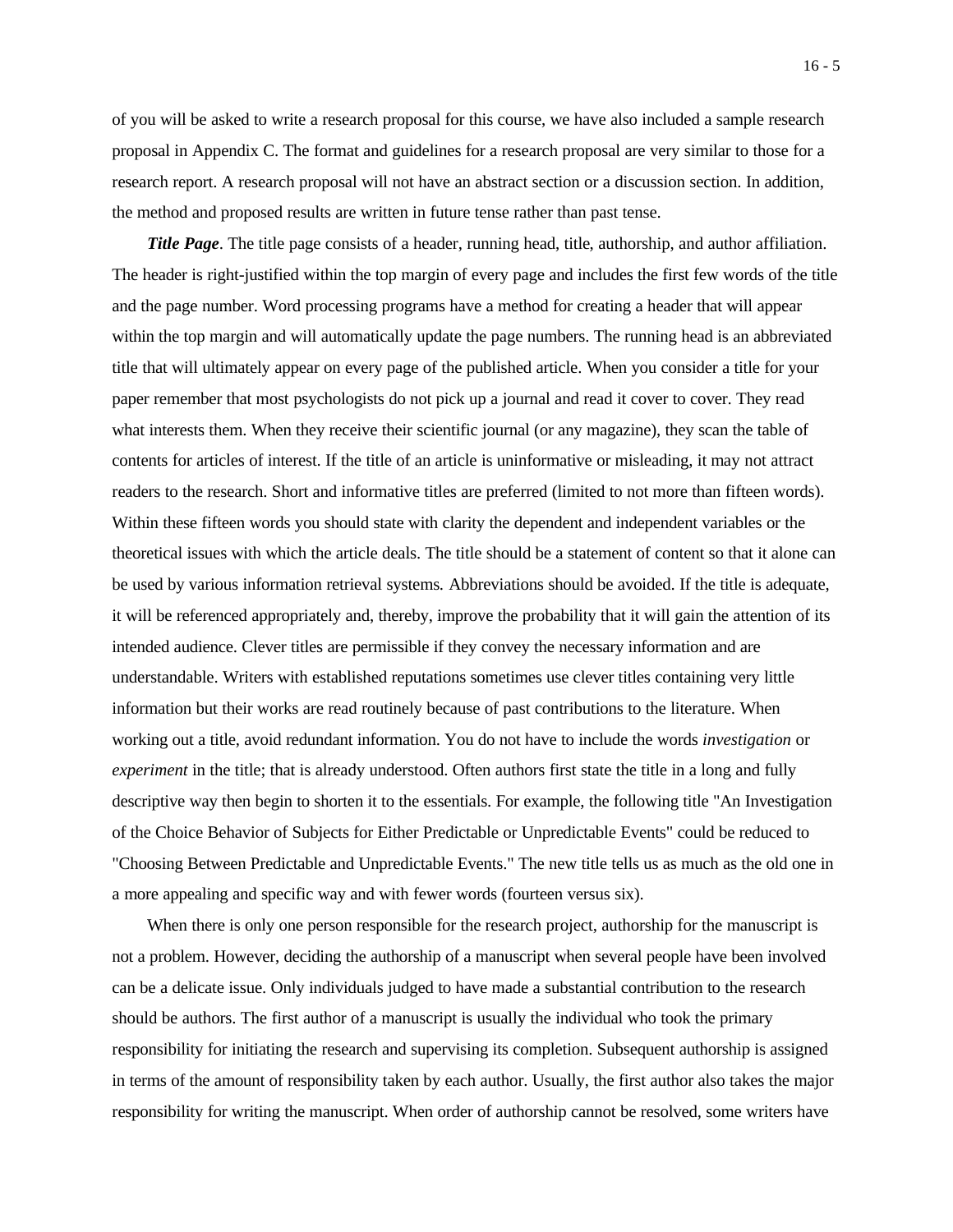relied on a coin toss for a decision. Whatever the order of authorship, the professional reputation and responsibility for the content of the manuscript are shared equally.

In addition to the authors, others may have made some contributions along the way (e.g., statistical analysis, review of a draft of the manuscript). It is appropriate to acknowledge their contribution in a footnote.

*Abstract***.** This, too, is an important part of the manuscript and considerable effort should be devoted to writing it. Like the title, it serves indexing and information retrieval systems. If the title is sufficiently informative and interesting, the next step for the journal reader is to go to the abstract. Some readers whose major research interests are in other areas may go no further than the abstract. Clearly the abstract should inform them as fully as possible about the contents of the article so that an informed decision may be made. Other researchers, more directly interested in the topic will read the abstract both for its content and to determine if the manuscript warrants the commitment of the time necessary to reading and understanding it. Whatever the case, the abstract allows the reader to quickly survey the material.

Because the abstract is usually written after the entire manuscript is completed, the flow of the abstract follows that of the manuscript. You can look upon the abstract as a compressed version of the manuscript. It should contain in very brief form all of the important information, such as the statement of the problem, participant sample and characteristics, design, procedure, summary of results, statistical analyses, and conclusions. The abstract may vary in length, but the APA Publication Manual recommends that it be not more than 120 words. No material or information should appear in the abstract that is not in the manuscript. Usually the first several drafts of the abstract are well beyond the 120 word limit. This forces the writer to make decisions concerning the relative importance of the information—then eliminating material considered less important. The number of words can also be reduced by carefully going over the structure of each sentence and saying things more concisely. Eliminating articles and prepositions also reduces the number of words. References are typically not included in the abstract.

*Introduction***.** No heading is required because, in effect, the manuscript begins here. A difficult decision involves judging the level at which the manuscript should be written. Should you assume a highly sophisticated, knowledgeable audience or one that is naive? The answer is neither. Instead, assume a generally informed individual who is not specifically familiar with your topic. How long should the introduction be? It should be long enough to provide sufficient information so that the reader may comprehend the content of your paper. Therefore, for some papers, only a few paragraphs are necessary. For others, the length may be considerably longer.

Your first paragraph should prepare the reader for what is to come. It should broadly identify the problem or question that your research addresses. In fact, the very first sentence could be used to introduce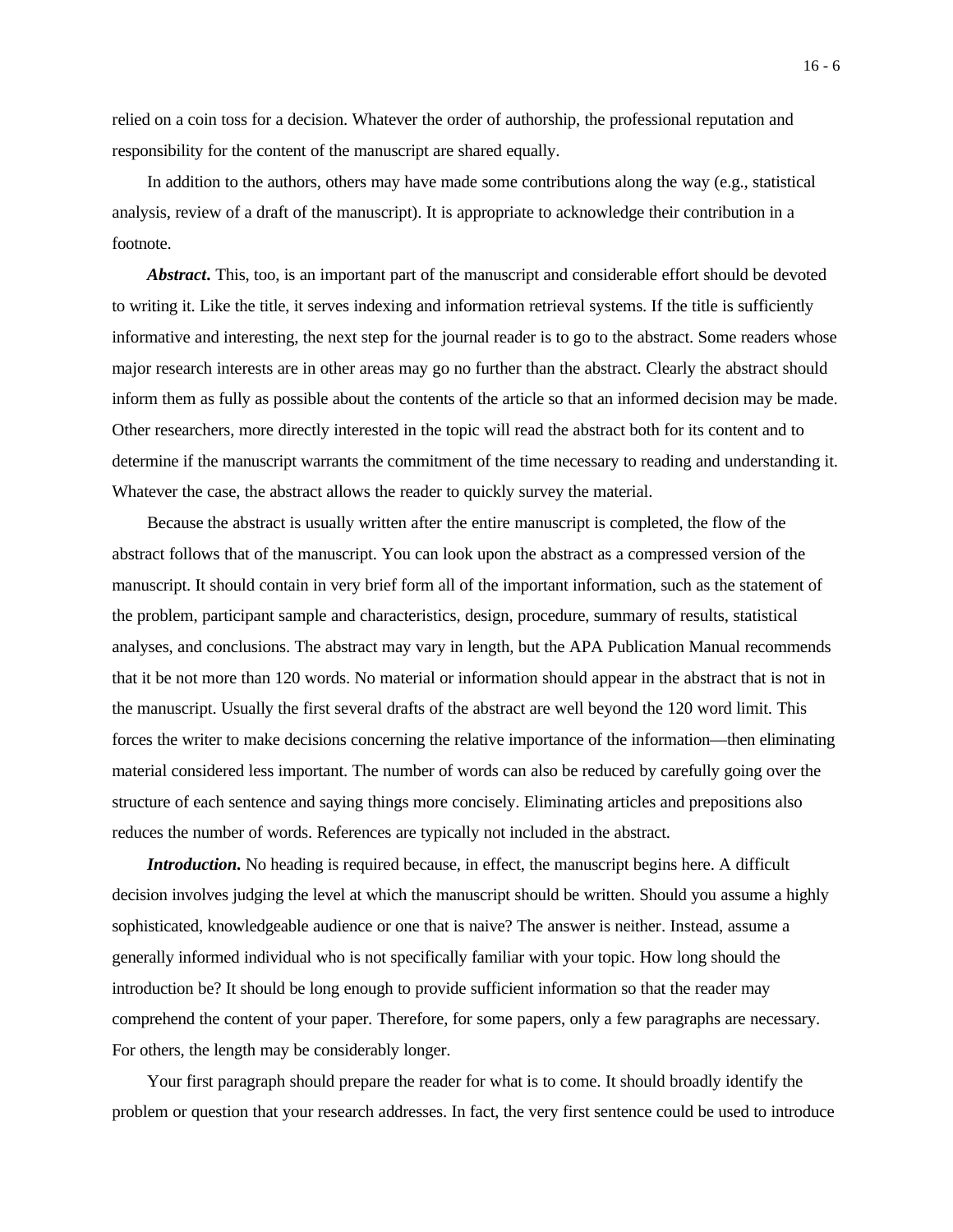the general topic of your paper, i.e., what the paper is about—the general thesis. The last sentence of the introductory paragraph could identify the problem, or question more specifically. Sentences between the first and last may be devoted to a brief general rationale leading to the question with which your research deals. You do not state specifically what your independent and dependent variables are, the logic leading to the question, the hypothesis, your expectations, or the procedure that you will use. The first paragraph simply sets up the reader for what will follow.

Intermediate paragraphs should relate to both the preceding paragraph and the paragraph to follow. They are tied together by transition sentences. Transition sentences allow the reader to go smoothly without unexpected changes from one paragraph to the next. A transition sentence may be the first sentence of a new paragraph or it may simply include a word or idea that ended the last paragraph. For example, after describing one approach to a problem, you then state either at the end of one paragraph or the beginning of the other, "Badia suggested a different approach to the problem." Words such as *therefore, nevertheless, however, of course,* are often used with transitions. An outline containing main ideas, literature survey, etc., may help you write a smoothly flowing introduction. Also, read carefully the section on writing style in Chapter 2 of the APA Manual.

These intermediate paragraphs should be used to develop a logical argument and rationale for your research, the origin of the problem and a summary of the present state of knowledge. The directly relevant research is reviewed in these paragraphs. This background literature is not intended to be exhaustive. You simply summarize the major points of directly relevant literature. If exhaustive general reviews of the literature are available, you can refer them to the reader. In these paragraphs you acknowledge the work of others that relates to your research, and also any theoretical development that you wish to undertake. A critique of previous research may be given if it relates to the purposes of your study. Whatever your interest, it is important that you develop a rationale (a logical argument) for your research, i.e., how did your study evolve?

To help you organize the sequence of material in these intermediate paragraphs, you might think about a funnel. Start off broad and gradually narrow your topics and ideas as they become more directly related to the hypothesis and methodology of your study. A good introduction should lead the reader to the hypothesis in your final paragraph. In fact, a very good introduction will result in the reader being able to anticipate your study and your hypothesis even before reading about it in the final introductory paragraph.

In the final introductory paragraph you summarize for the reader what you have been saying in preceding paragraphs. You restate your problem, summarize your arguments, and present your rationale or logic. You make it clear for the reader what the specific purpose of your research is and indicate how you intend to provide an answer. It is important that you be specific about your hypothesis, your expectations,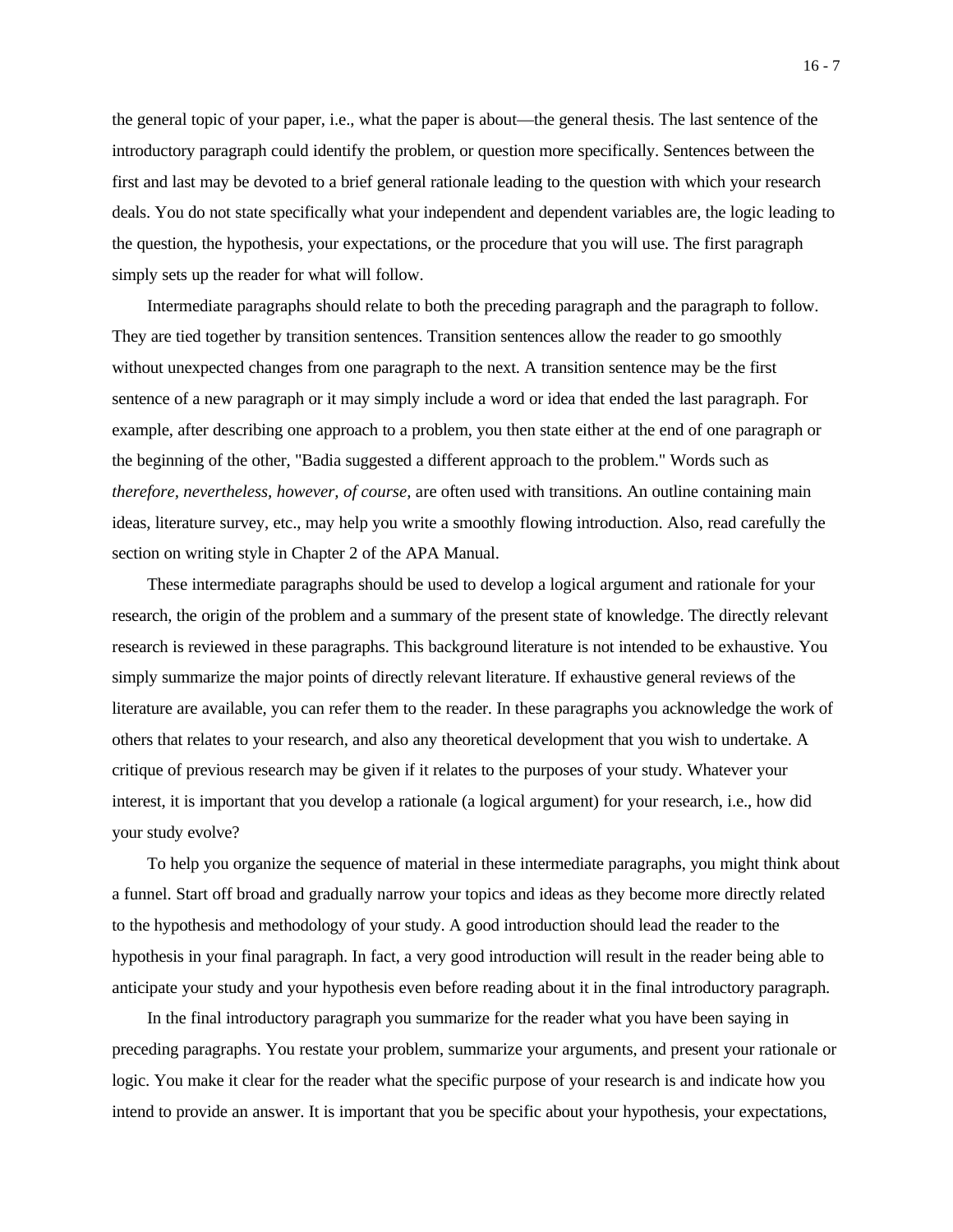or your predictions. Your rationale must follow logically. To be specific means that you will have to identify your dependent and independent variables, describe in general terms the procedure used to test your hypothesis, and articulate what you expect to find.

*Method*. The method must be appropriate for the problem or question under investigation. How did you go about answering the research question? This section must be sufficiently descriptive to allow a reader to evaluate how well this was done. It must be sufficiently complete to allow others to replicate your method. For some aspects of the study, considerable detail will be necessary; others will require less detail. You must make this decision. Too much detail concerning relatively unimportant information may be more confusing than helpful. Keep two things in mind when deciding on details: (1) are they important to the outcome of the study, and (2) are they necessary for understanding or for replicating the study? The method section is usually divided into subsections that include *participants, apparatus* or *materials, procedure,*  and, in some cases, *design.* This division is for the reader's convenience when questions arise regarding specific information about the method. The method section should be written while you are conducting the experiment. Trying to reconstruct it at a later time may be difficult and some important details may be omitted.

The first subsection of the Method section is *Participants*. Here we include details regarding the participants of the study. Who were they? How many? Their sex? Age or age range? How were they selected? Were they paid? Volunteers? Was participation a class requirement? Geographic area? Did any participants fail to complete the study? Why? Were the data from any participant discarded? Why? Were they informed of the hypothesis being tested?

Different details are necessary when animals are used. We must specify the genus, species, and strain. In addition, the vendor from whom the animals were purchased must be specified. It is also necessary to give their sex, age or age range, and weight. How were they housed and maintained? Was any special treatment given?

The second subsection of the Method section is *Materials/Apparatus*. This section should not be confused with the following *Procedure* section. It is sometimes difficult not to do so. Include in this section the apparatus and materials used in the experiment. In some cases, only testing material will be used. If so, important information regarding the tests must be given. Under this circumstance, the title of this section might be changed to *Materials* or *Tests*. When commercial laboratory equipment is used, identify the model number and the company. Custom-built equipment that was central to the research should be described in sufficient detail to allow others to build it. In the latter case, a drawing or photograph may also be helpful.

The third subsection of the Method section is *Procedure*. Detail is necessary in this section. The questions that must be clearly answered are: "What did you do and how did you do it?" State precisely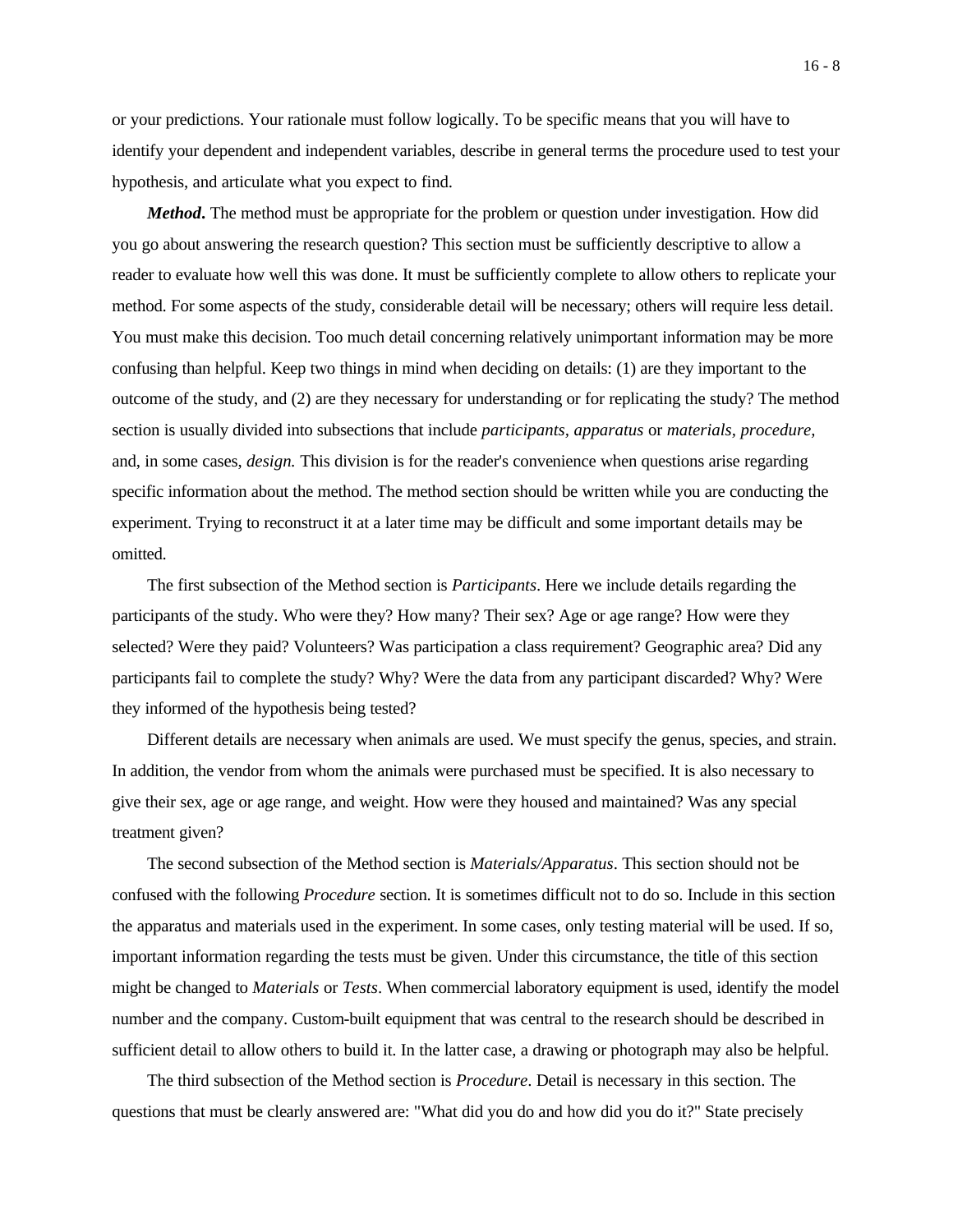what treatment was given to each participant. If different groups received different treatments, be sure that your description identifies these differences. Independent, dependent, and control variables must be clearly identified for the reader. Identify experimental and control groups and indicate how they were formed. Time intervals, durations, and sequences of important events should be described. Instructions should be summarized or paraphrased. If instructions are studied themselves as an independent variable, then they should be presented verbatim. If counterbalancing or randomization is used, describe how this was accomplished.

Some Method sections include a *Design* subsection. For some complex experiments a design section may be appropriate. If so, then this section would include the type of experimental design that was used (e.g., within subjects, between subjects, mixed design) along with the treatment conditions and a description of the statistical analyses or model. When a design section is used, some of the material in the procedure section would be placed in this section.

*Results***.** This section is used for describing the results of the research and for evaluating their reliability. It is sometimes difficult to present your results without also discussing them. In fact, on occasion, some writers do combine the Results and Discussion sections under one heading. However, more often than not, the two sections are kept separate. All data relevant to the purposes of your research should be presented, whether favorable or unfavorable to your views. Different formats, in addition to verbal description, can be used. Tables and figures are the most common method used to supplement and clarify the verbal description. They are intended only as supplements and should not serve as the only source of information regarding results. Avoid presenting the same data in several places. (If data appear in a table, they generally should not appear in a figure and vice versa.)

Different methods are used to determine whether the obtained results are reliable (significant). When group data are presented, the results are usually analyzed statistically and their reliability (significance level) reported in terms of a *t*,  $F$ ,  $\chi^2$ , or other statistics along with a given *p* (probability) value. When a single-subject approach is used, data from individual participants are presented and their reliability is assessed by intra-participant and inter-participant replication.

A reasonably standard format is used when reporting tests of significance. First, a verbal description of the results (data) is given. This is followed by presenting the outcome of statistical analyses of these results. For example, after describing the data obtained with Groups A and B under two different conditions, you might then report the following: "The difference between Group A and B under the first condition was significant,  $F(1,21) = 9.01$ ,  $p < 0.01$ , but it was not significant under the second condition,  $F(1,21) = 1.55$ ,  $p > .05$ ." Note the manner in which the statistical test is reported. First, the symbol of the statistic is given (italicized), followed by the degrees of freedom (parentheses), an equal sign followed by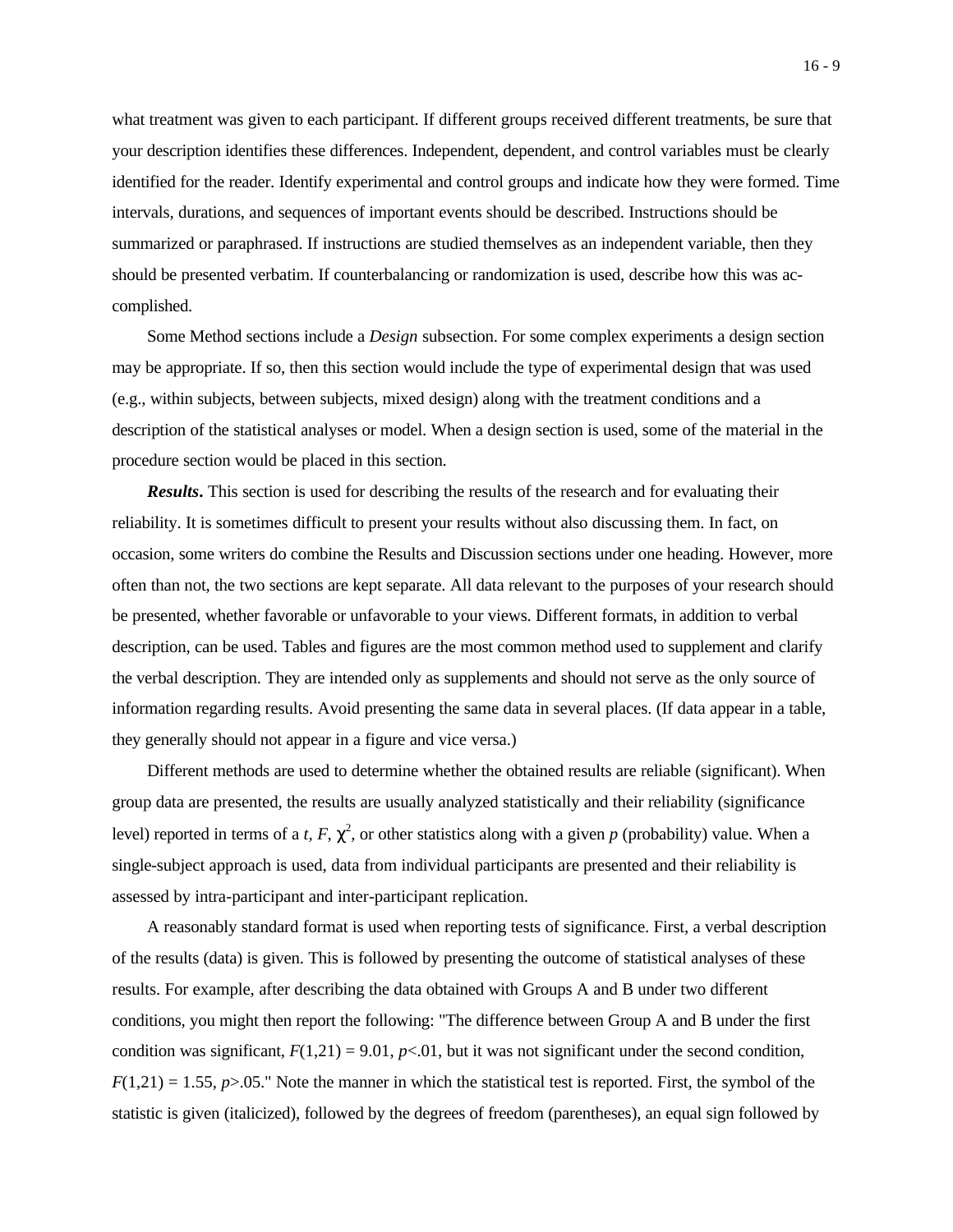the value of the statistic, a comma, an italicized lower case  $p$  (probability), followed by a less than  $\lt$  or greater than > or equal = sign, and finally the level of significance. Again we state, it is important to first describe your data and only then give the outcome of tests of significance.

*Discussion*. If the experiment is a simple one with few findings reported in the Results section, you can begin the discussion with a clear, unambiguous statement of the contribution that your study makes. If a question was raised or a hypothesis stated, you should make a direct statement regarding an answer to the question or whether the hypothesis was or was not supported. When the Results section consists of many findings, it is appropriate to open the discussion with a brief summary of your findings.

The important points brought out in the Introduction should be addressed in your Discussion. Also the major findings of your study should be evaluated and interpreted. In this section you describe the relationship of your findings to those of others and identify existing similarities and differences. You may want to emphasize some of your findings while qualifying others. Indicate whether your procedure, subject population, or experimental manipulations restrict or limit the generalizations that can be drawn. Theoretical speculation closely related to your data is appropriate in this section. However, avoid rambling ideas and speculation distant from your data. The practical implications of your data, if any, should be noted here. If you feel that your study has some unusual strengths, then it is appropriate to note them. Also, weaknesses, if any, should be briefly identified with suggestions to correct them. You may want to conclude your discussion by pointing to future research. The insight derived from your study may suggest additional research or even a different direction that should be undertaken.

*References***.** Only references cited in the report are included in the Reference section and these are ordered alphabetically by the first author's last name. The Reference format described here is simple and efficient but it differs from that used by some other professions. There are usually four components of each reference: author(s), title, publication, and date of publication. The format differs among journal articles, authored books, edited books, chapters appearing in edited books, electronic sources, unpublished manuscripts, etc. Because such a wide variety of sources exist, you should consult the APA Manual for the proper format for the particular type of source you are referencing. Samples from a few of the more common source types are shown below.

## **Journal Article**

Lammers, W. J., Badia, P., Hughes, R., & Harsh, J. (1991). Temperature, time-of-night of testing, and responsiveness to stimuli presented while sleeping. *Psychophysiology, 28,* 463-467.

## **Authored Book**

Ramachandran, V. S., & Blakeslee, S. (1998). *Phantoms in the brain: Probing the mysteries of the human mind*. New York: William Morrow and Company, Inc.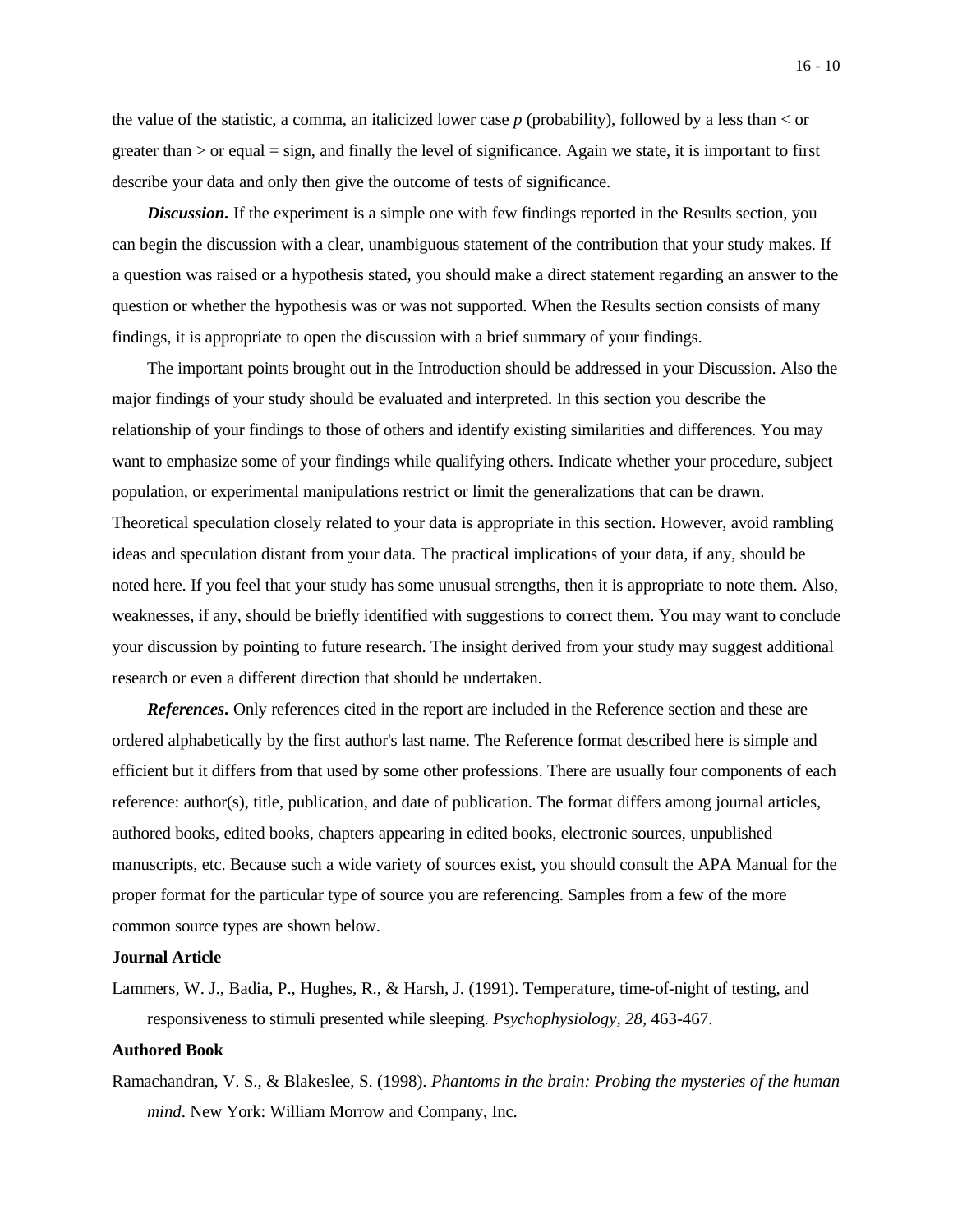Benjamin, L. T., Nodine, B. F., Ernst, R. M., & Blair-Broeker, C. (Eds.). (1999). *Activities Handbook for the Teaching of Psychology: Volume 4*. Washington, D.C.: American Psychological Association.

## **Chapter in a Book**

Lammers, W. J. (1999). Reading, writing, and thinking before each class. In L. T. Benjamin, B. F. Nodine, R. M. Ernst, & C. Blair-Broeker (Eds.), *Activities Handbook for the Teaching of Psychology: Volume 4* (pp. ). Washington, D.C.: American Psychological Association.

*Tables***.** Tables are not intended to duplicate the text of a manuscript. They are used to supplement it and to display a large amount of data in a clear and compressed way. Whenever a table is used, it must be referred to in the text. However, it is not necessary to launch into a detailed description of all the data in the table. Only the most important data need be described. Tables are sometimes difficult to construct and they require both thought and trial and error. For helpful suggestions, the APA Manual should be consulted. Tables are always referred to by number, e.g., Table 1, Table 2, etc., and they require a brief but explanatory heading. Often headings identify the dependent and independent variable. Tables may also have footnotes immediately below them that provide additional information to make them easier to understand.

*Figures***.** Another way to present considerable data in a clear and compressed way is to use figures. As with tables, each figure must be referred to in the text along with a description of the important data they display. They, too, are used only to supplement the text. Figures are also referred to by number, e.g., Figure 1, Figure 2, etc. and they must be accompanied by a figure caption (title). The caption is usually descriptive and includes the dependent and independent variables that compose the figure. If additional information is needed to identify specific groups or conditions, then a legend is included (e.g., open circles = placebo group, closed circles = experimental group). The vertical and horizontal axes must be clearly labeled. Heavy dark lines should be used when drawing these axes. The dependent variable is plotted along the vertical axis while the independent variable is plotted along the horizontal axis. Usually no more than four curves should be plotted on any figure. Careful consideration should be given to the proper scale that is used along the ordinate. It is possible to distort the visual display of the findings by using different scale values. Decimal values, e.g., .1, .2, etc., may exaggerate the obtained differences while a scale value in units of 10, e.g., 10, 20, etc., might minimize the obtained differences.

*Appendixes***.** The most common reason for including an appendix is to present detailed information about the experimental method that would be too cumbersome to include in the actual Method section of the paper. These might include examples of the visual stimuli presented (word lists, pictures, etc.) or a questionnaire that was used. As the author, you can simply refer the reader to the appendix at the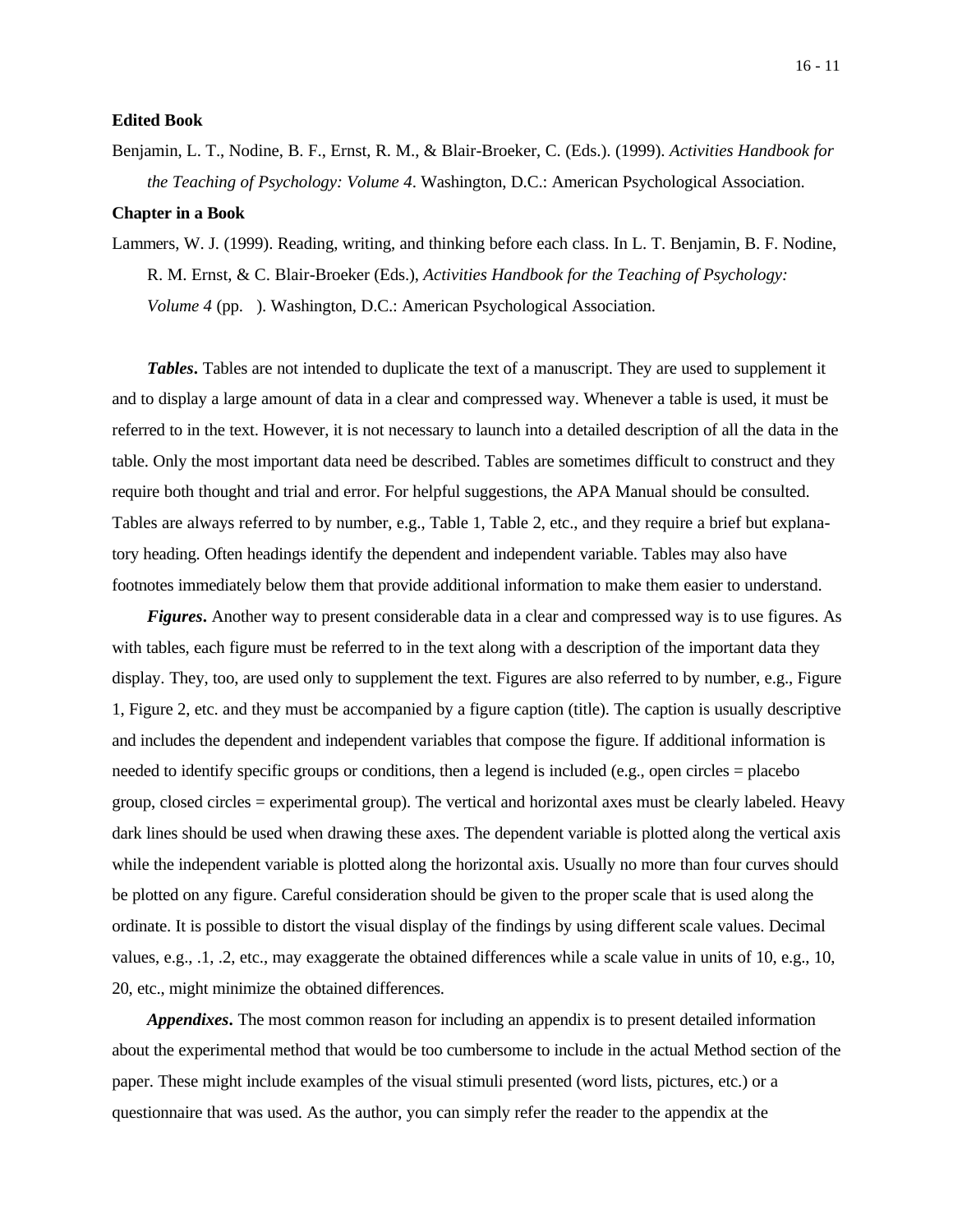appropriate place in the paper (e.g., "photos of people with different body types were presented to participants for five seconds each. The appendix illustrates the actual photos that were used.").

## *Arrangement of Manuscript*

The APA Publication Manual specifies a precise arrangement of the manuscript. This arrangement is necessary when submitting a manuscript to a journal for publication. It differs in a number of ways from the appearance of the published article. Many instructors request that the report be submitted on a form similar to the published article. In particular, tables and figures might be placed in the Results section where the data are described. The APA Manual suggest the arrangement below:

- 1. Title page (separate page)—includes running head, title, authors, affiliation.
- 2. Abstract (starts on separate page)—the word "Abstract" centered at top of page. No title, author affiliation, or paragraph indentation.
- 3. Pages of text (starts on separate page)—title at top of page but no author or affiliation noted. Do not start a new page because of a heading (e.g., Method, Results, Discussion) until References.
- 4. References (starts on separate page).
- 5. Footnotes (starts on separate page).
- 6. Tables (each on a separate page).
- 7. Figure captions (starts on separate page)
- 8. Figures (each on a separate page).
- 9. Appendixes (each on a separate page).

## *Headings*

There are three levels of headings usually found in written reports: main headings, side headings, and paragraph headings. Short papers may need only one or two levels of headings.

## **Main Headings**

Main headings are the principal headings. They are centered on the page, the first letter of each main word is capitalized, and no period is placed at the end. With all headings, use of bold font to highlight the text is recommended.

## *Side Headings*

The second level of headings is referred to as side headings. These headings are typed at the side of the page flush with the margin. Again, the first letter of each main word is capitalized; all words are italicized, and no period is placed at the end.

*Paragraph headings.* The third level of headings is referred to as a paragraph heading. These headings are typed with the paragraph indentation as here. Only the first letter of the first word is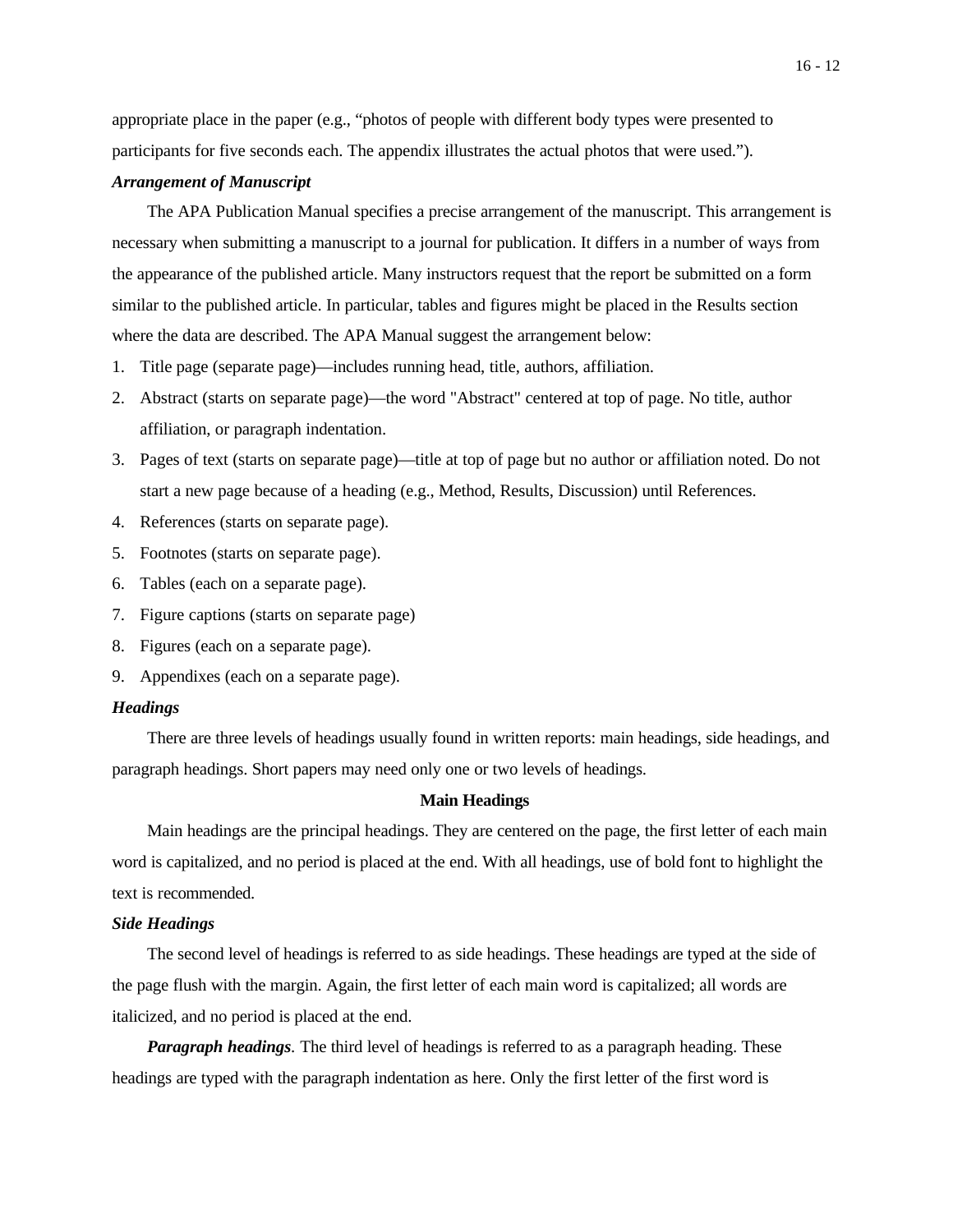capitalized. The heading is italicized, the last word is followed by a period, and one space later the text begins.

## *Writing Style*

Some very helpful guidelines regarding writing style are described in the APA Publication Manual (2001). As noted earlier, Chapter 2 of the Manual is particularly helpful. In addition to working on improving your writing style, it is necessary to develop skill in using language in your writing that is not biased by gender, sexual orientation, race, disabilities, or age. These issues are also addressed in Chapter 2 of the manual.

## *Writing the Manuscript*

For many, the most difficult task of doing the research is writing the report. Writing is a solitary activity and it is not compatible with socializing. To write a concise, coherent report requires planning, persistence, skill, and concentration. It is easy to put off writing until the deadline is upon you. For many, simply getting started writing is a very difficult task. Other tasks are suddenly given higher priority or they become more urgent. One major reason for procrastinating is that the task of writing the report seems overwhelming. You are probably thinking of going from the beginning to the final copy—from "start" to "finish" in one marathon session. You are concerned about getting all the ideas in the report and expressing the ideas adequately.

Let's look at some procedures that should be helpful for writing your report. Perhaps the single most important consideration is to allow sufficient time to complete the report. Don't hobble yourself with added stress of fighting a course deadline. Consider the advantages and benefits that you will derive from finishing early. Set a realistic deadline earlier than the one set by the instructor. Perhaps you can use some self-control techniques, such as rewarding yourself for progress and punishing yourself for falling behind.

To make the task of writing the report more manageable, consider doing one section at a time. You do not have to start with the introduction and proceed through each section in their given order. There are no binding rules concerning which section should be written first. Begin with the section that is of greatest importance to you. Once this decision is made, then develop an outline that will organize what you want to say. If your notes and references are on cards  $(3 \times 5 \text{ or } 5 \times 7)$ , you can arrange them in the order you plan to write as an alternative to the outline.

After the outline is arranged, then start to write. Let your ideas flow. Do not worry about revising and restructuring your sentences. Writing and revising are two different tasks requiring two different mental sets. Revising requires more intense effort and concentration on a single sentence. Writing requires that the ideas and thoughts simply be expressed. After the ideas are out, some reorganization can take place and sentences can be refined or restructured. Your first draft will be and should be "rough."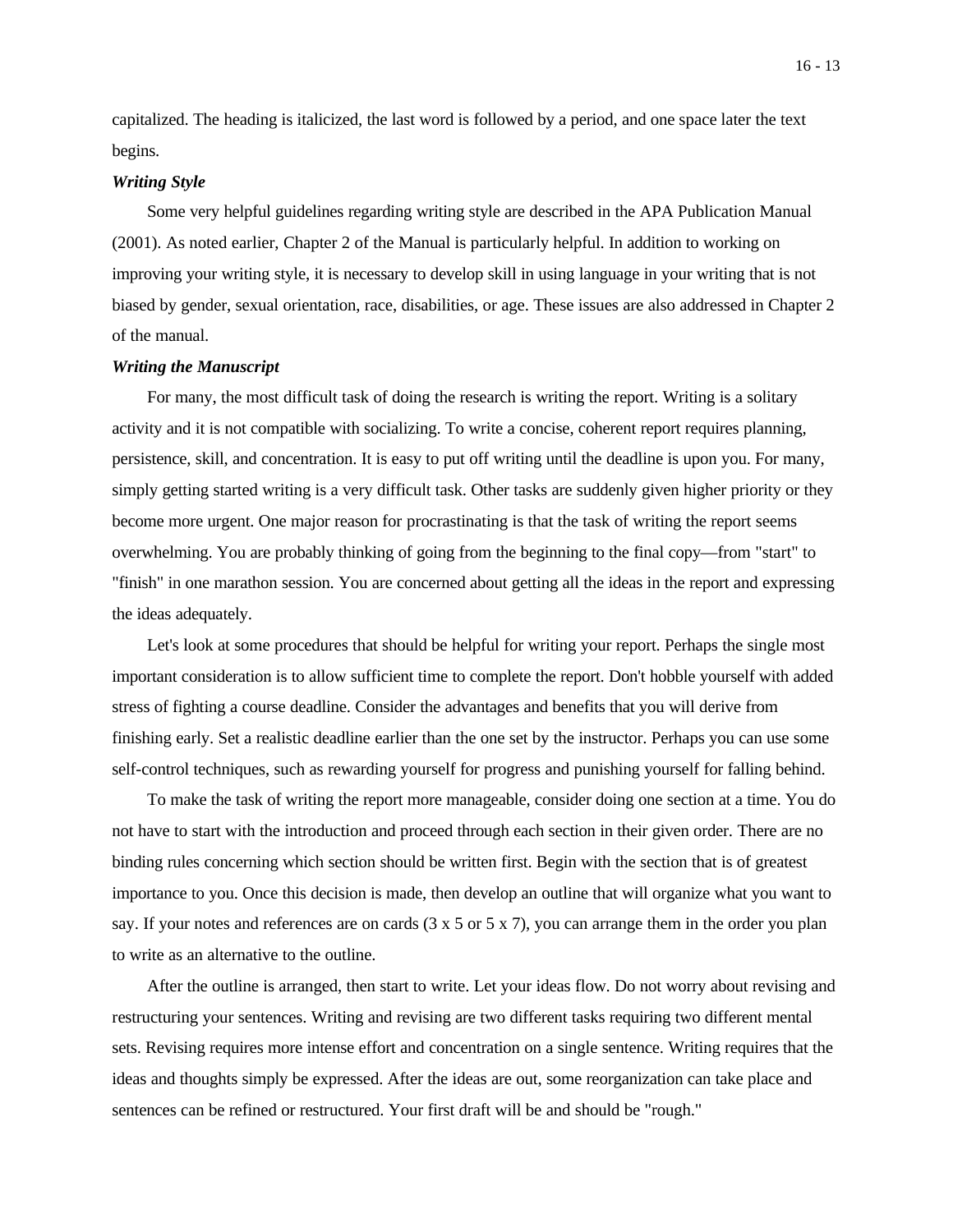Upon completion of the first draft, begin the task of revising it. Is the organization reasonable? Correct errors in spelling, grammar, and logic. Look at your sentences and word structure. Are there any ambiguous expressions or awkward sentences? Again, do not attempt to compose a final polished report. After this second revision is complete, place the report aside for a few days. Placing the report aside is important for several reasons. It allows you to do other things that may be beginning to distract you. Setting the report aside also allows you to return to it with a different perspective. Errors become more glaring, cumbersome sentences stand out, needed revisions become more obvious. Also, new insights may occur during the period the report was set aside. During the period you may want to have a fellow student read the report simply for clarity. Often a fresh reader can detect unclear or confusing statements that you may have repeatedly missed.

In completing the final draft, do not be satisfied with anything less than your best efforts. You should also be your own severest critic. If you would like a standard with which to compare your writing, ask your instructor to name a few excellent writers whose published works you can read. It is sometimes helpful to observe their writing style when trying to improve your writing skills. You can develop your own distinctive style after you have mastered some of the basic skills.

As another aid to your writing of a research report, we present below the guidelines that one of your authors uses when he grades student research reports. It is likely that your course instructor uses similar criteria.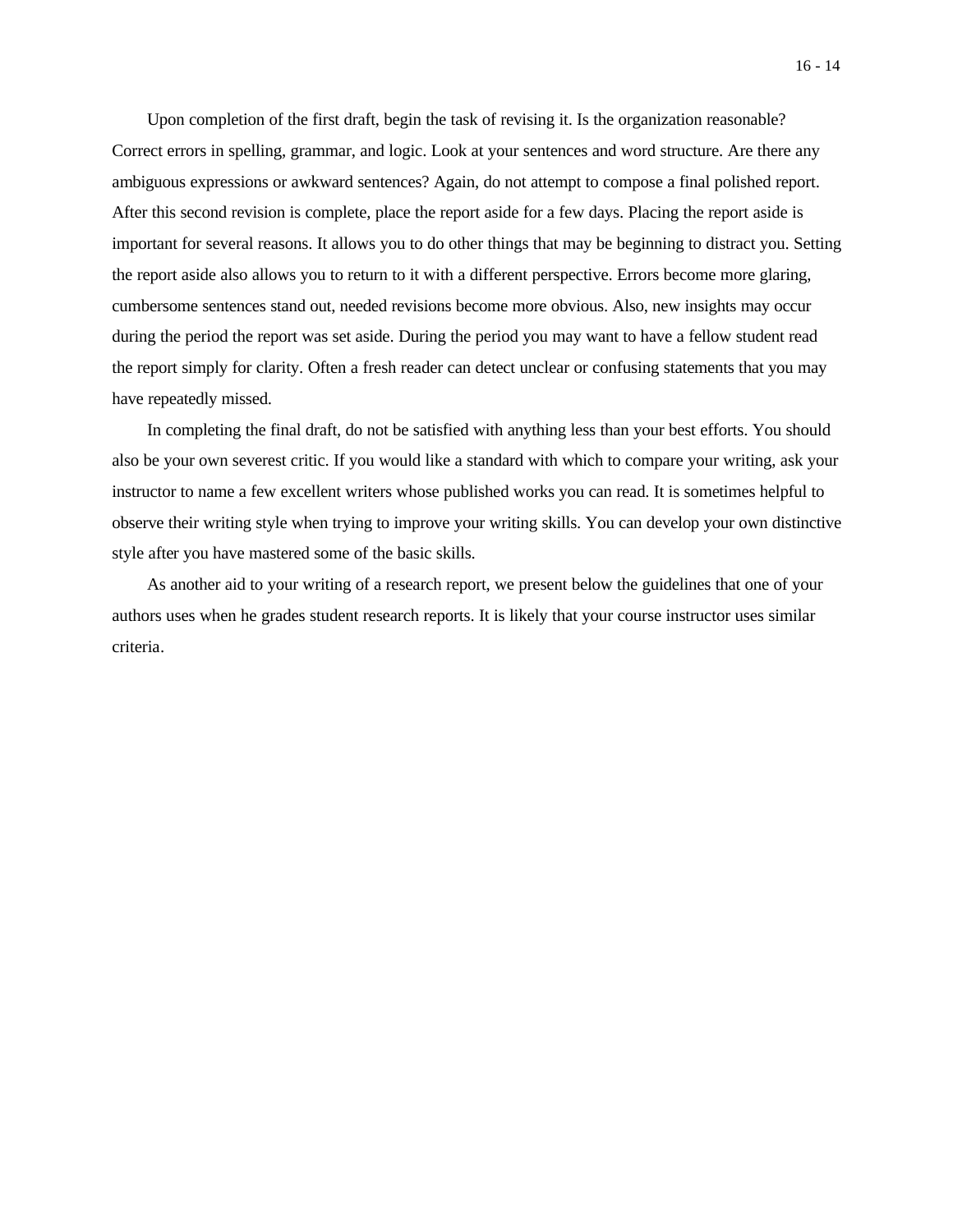| <b>Table 16.1</b><br><b>Grading Form: Research Report</b> |  |                                 |                       |                     |             |                  |                       |                |
|-----------------------------------------------------------|--|---------------------------------|-----------------------|---------------------|-------------|------------------|-----------------------|----------------|
|                                                           |  | <b>DOES NOT</b><br><b>APPLY</b> |                       |                     | <b>GOOD</b> |                  | <b>POINTS</b>         | <b>POINTS</b>  |
| <b>SECTION</b>                                            |  |                                 | <b>UNSATISFACTORY</b> | <b>SATISFACTORY</b> |             | <b>VERY GOOD</b> | <b>POSSIBLE</b><br>10 | <b>AWARDED</b> |
| Abstract                                                  |  |                                 |                       |                     |             |                  |                       |                |
| Purpose of study                                          |  |                                 |                       |                     |             |                  |                       |                |
| Summary of methods                                        |  |                                 |                       |                     |             |                  |                       |                |
| Summary of results                                        |  |                                 |                       |                     |             |                  |                       |                |
| Introduction                                              |  |                                 |                       |                     |             |                  | 20                    |                |
| Introduction to the area                                  |  |                                 |                       |                     |             |                  |                       |                |
| Literature review                                         |  |                                 |                       |                     |             |                  |                       |                |
| Statement of purpose/<br>hypotheses                       |  |                                 |                       |                     |             |                  |                       |                |
| Method                                                    |  |                                 |                       |                     |             |                  | 20                    |                |
| Description of participants                               |  |                                 |                       |                     |             |                  |                       |                |
| Description of materials                                  |  |                                 |                       |                     |             |                  |                       |                |
| Description of procedures                                 |  |                                 |                       |                     |             |                  |                       |                |
| <b>Results</b>                                            |  |                                 |                       |                     |             |                  | 20                    |                |
| Presentation of descriptive<br>statistics                 |  |                                 |                       |                     |             |                  |                       |                |
| Presentation of inferential<br>statistics                 |  |                                 |                       |                     |             |                  |                       |                |
| Use and format of<br>figures/tables                       |  |                                 |                       |                     |             |                  |                       |                |
| Description of results                                    |  |                                 |                       |                     |             |                  |                       |                |
| <b>Discussion</b>                                         |  |                                 |                       |                     |             |                  | 20                    |                |
| Summary of findings                                       |  |                                 |                       |                     |             |                  |                       |                |
| Relationship to hypotheses                                |  |                                 |                       |                     |             |                  |                       |                |
| Relationship to theory/<br>literature                     |  |                                 |                       |                     |             |                  |                       |                |
| Comment on shortcomings                                   |  |                                 |                       |                     |             |                  |                       |                |
| Practical applications                                    |  |                                 |                       |                     |             |                  |                       |                |
| Ideas for future research                                 |  |                                 |                       |                     |             |                  |                       |                |
| Other                                                     |  |                                 |                       |                     |             |                  | 10                    |                |
| Title page                                                |  |                                 |                       |                     |             |                  |                       |                |
| References                                                |  |                                 |                       |                     |             |                  |                       |                |
| Adherence to APA format                                   |  |                                 |                       |                     |             |                  |                       |                |
| Writing style                                             |  |                                 |                       |                     |             |                  |                       |                |
| <b>TOTAL</b>                                              |  |                                 |                       |                     |             |                  | 100                   |                |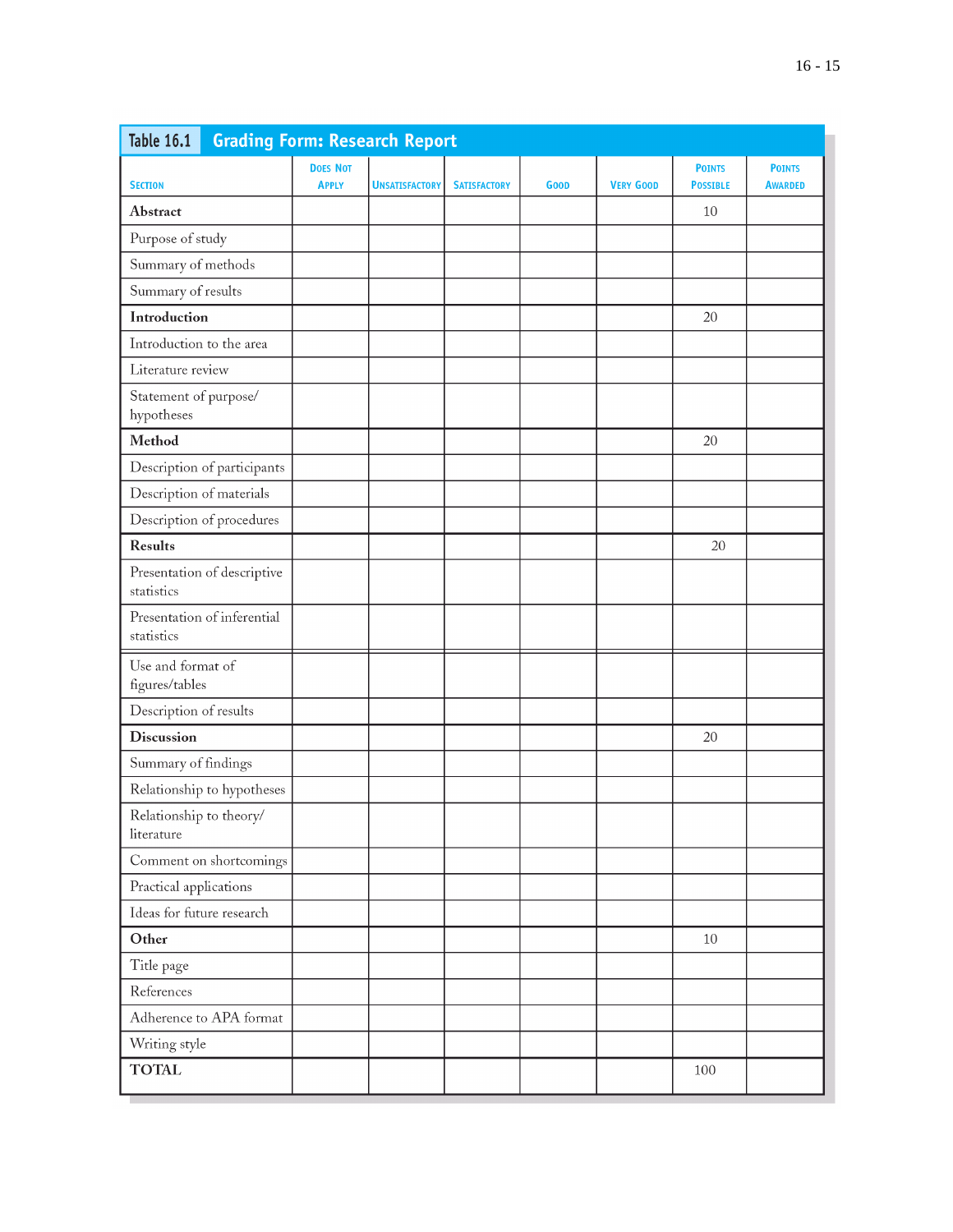## **Making an Oral Presentation**

## *Purpose of an oral presentation*

The bulk of any scientific conference consists of oral presentations. In most cases, these presentations represent the researcher's most recent findings. Thus, it is an important way for researchers to stay abreast of new developments in the field. It also provides an opportunity for the researcher to receive feedback from others through both formal and informal question/answer sessions at the conference.

Typically, a conference will put out a call for submissions several months prior to the conference. Researchers then submit an abstract of their proposed presentation, it is reviewed, and then either accepted for the program or rejected. The level of peer review is much less stringent than that for publication. Opportunities exist for student researchers to present at their own university, at regional conferences, and at national conferences.

#### *Sections of the presentation*

The organization of the presentation is at the discretion of the presenter. However, an oral presentation of research findings typically follows a format similar to that of manuscripts. There is an introduction, a description of the methods, a presentation of the results, and a discussion of the findings.

#### *Working from notes*

In some cases, the researcher makes an oral presentation by simply reading a written manuscript. In many cases, student researchers make their first presentation by reading a written research report. We do not recommend this! How much do you enjoy a professor lecturing by reading his/her notes from a lectern. Such presentations can be good but are more often boring. You should know your research project well enough to simply talk about it, using an outline or note cards to remind you of important points that you want to make. Another useful strategy is to let your visual aids serve as your outline and notes.

## *Visual aids*

Visual aids come in the form of written outlines, pictures, tables, figures, and more recently, websites on the internet. They can provide organization to your presentation, help describe your experimental design, help describe your results, and help summarize your major points. Overhead transparencies are still a very popular method of displaying information to an audience. Electronic presentations (e.g., Powerpoint, Corel Presentations) are becoming popular and offer new opportunities for video clips and linking to sites on the internet. It is wise to remember that technology does not always function properly and you should have overhead transparencies as a backup. Whenever visual aids are used, presenters should use a minimal amount of text, sufficiently large text for readability, and a method for progressively revealing relatively small amounts of text. Another nice feature of many presentations is the use of a laser pointer. With this,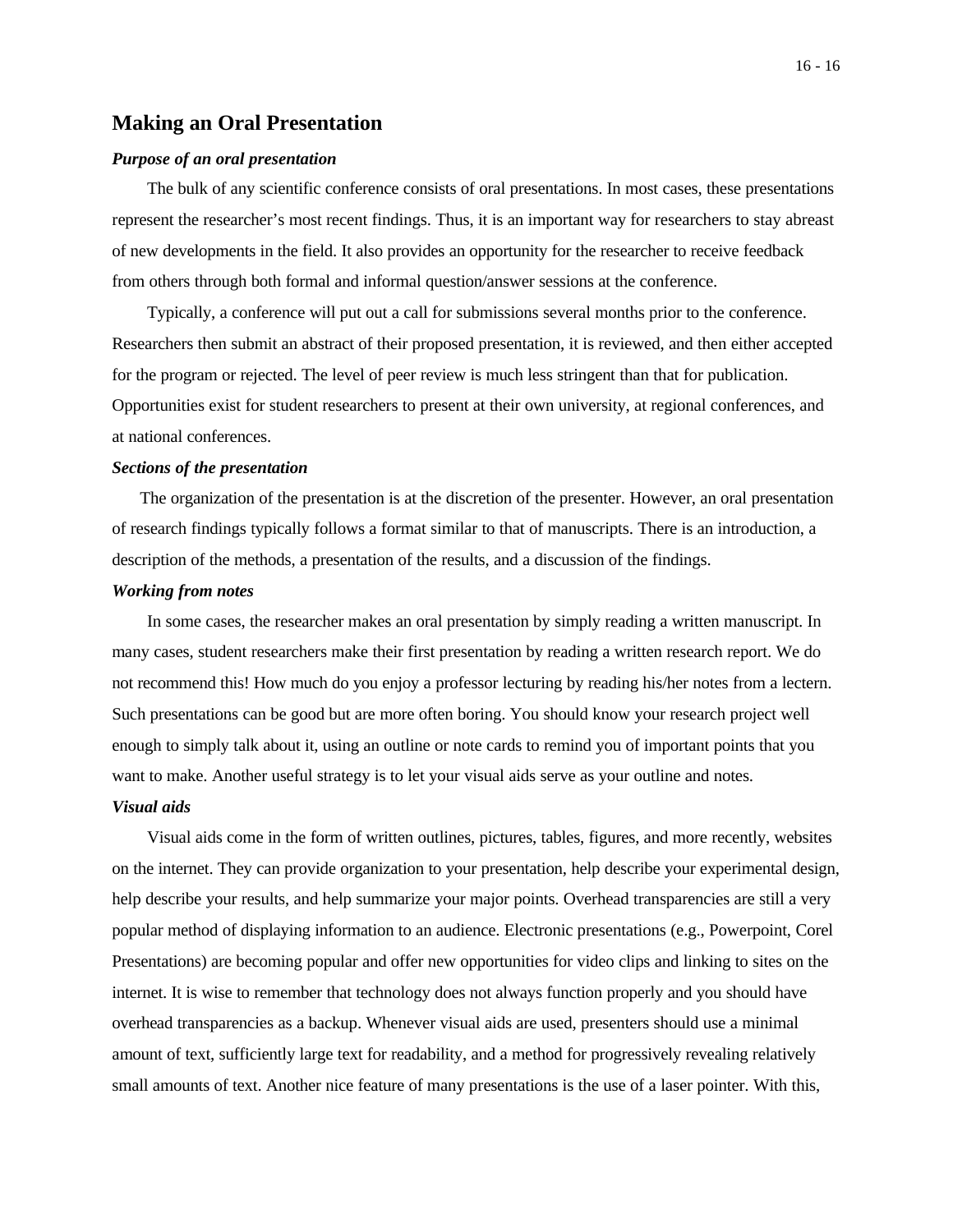you can direct the viewer attention to a particular part of the visual display (e.g., a particular data point on a graph).

## *Speaking tips*

As many of you know firsthand, public speaking can cause anxiety. Often, it is this anxiety that leads to behaviors during public speaking that make the presentation less effective. As a speaker, you should make eye contact with the audience and shift your gaze around the room. This requires that you not read a set of written notes or the text projected on a screen. You should also avoid the danger of speaking too fast. Your audience needs time to process the information that you are presenting. This is especially true when presenting information in a table or figure. You must remember that you are very familiar with the data and that this is the first time that your audience has viewed this information. Try to avoid ums and uhs. Be sure to practice your presentation several times and to deliver it with enthusiasm. As noted at the beginning of the chapter, making a high-quality presentation takes much effort but also results in a very rewarding sense of accomplishment.

#### **Quick Tips for an Effective Oral Presentation Table 16.2**

- 1. Develop sections similar to that of a manuscript.
- 2. Present from notes; do not read your presentation.
- 3. Use visual aids (outlines, figures, table, pictures, video, Web sites).
- 4. Relax.
- 5. Make eye contact with the audience.
- 6. Speak slowly.
- 7. Avoid ums and uhs.
- 8. Be enthusiastic.
- 9. Practice, practice, practice.

## **Making a Poster Presentation**

## *Purpose of poster sessions*

Poster sessions provide yet another way for researchers to disseminate information and are a common feature at scientific conferences. Normally, poster sessions last about one hour and there may be 50 other posters set up in the same room. At least one of the authors remains with the poster during the session. Attendees will often peruse the poster titles and stop at those that arouse interest. Because at least one author is present, poster sessions provide a wonderful opportunity to meet and talk with the researcher.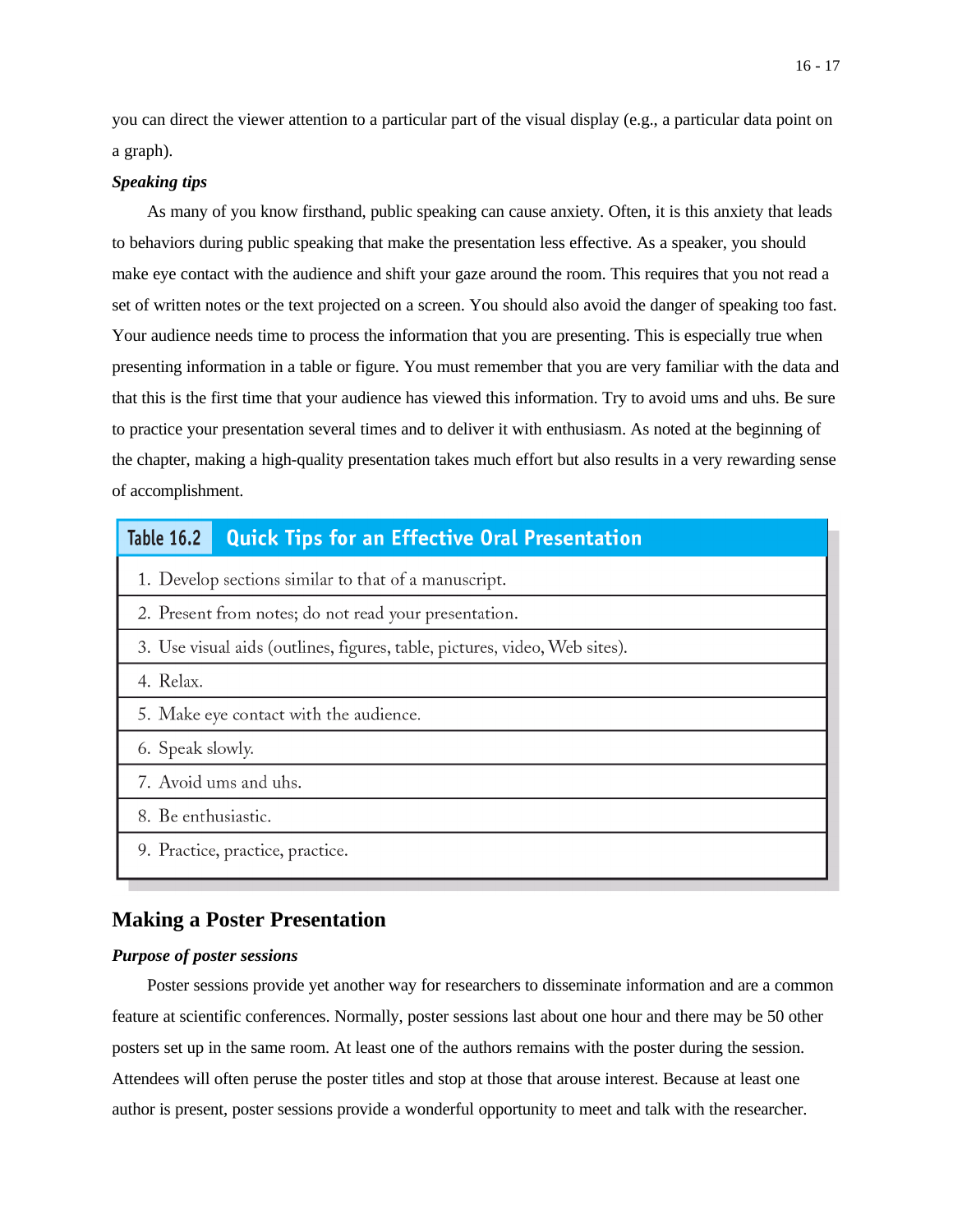## *Sections of the poster*

Although APA guidelines do not apply to posters, the sections are often the same as a research report. Thus, most posters include abstract, introduction, method, results, and discussion sections. Because there is limited space and because an author is available to fill in details, the actual text in each section is much more concise. In addition, posters are very amenable to visual depictions of data in the form of figures and tables.

## *Layout of the poster*

The layout of the poster should be user-friendly and should maintain a professional appearance. The organization hosting the conference will typically provide submission guidelines with specific details regarding poster size and format. The title should be clearly visible from a distance and should be descriptive. The poster should include the authors, their affiliations, section headings, and visual aids. The main text should be in a large font size (16-18 pt) so that it is readable from a distance of three feet. Each section should be positioned on the poster so that there is a clear flow from the left side of the poster to the right side. Figure 16.1 provides a sample layout.

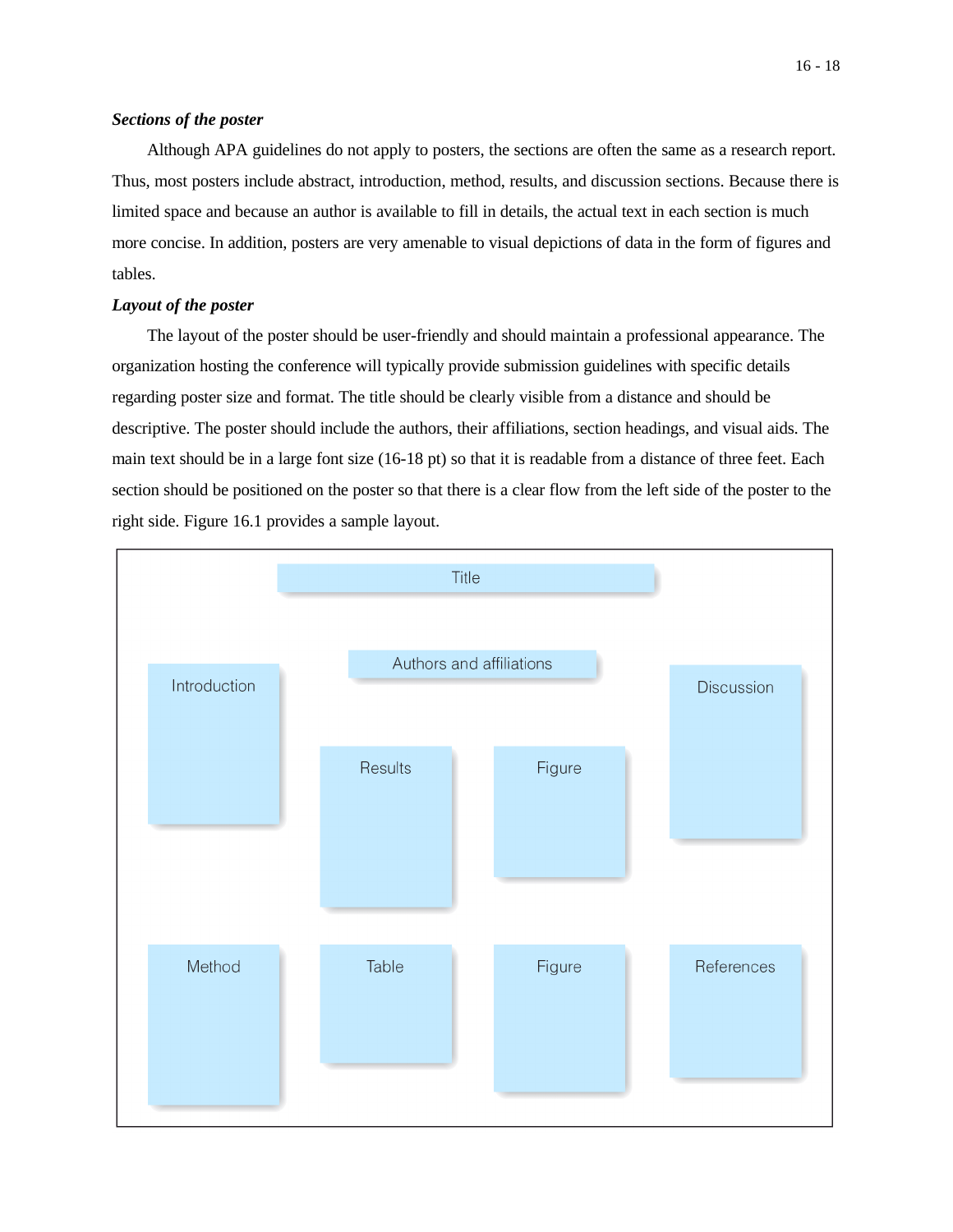## **Figure 16.1 Sample layout for a poster presentation**

## *Researcher's role during the session*

As mentioned above, at least one of the researchers should stand with the poster. When someone approaches the poster, the researcher should introduce him/herself, offer to provide a summary, offer to provide a handout, and offer to answer any questions. This is a more proactive approach than most presenters take, but we believe that it makes a positive impression and encourages interaction among researchers.

| <b>Quick Tips for an Effective Poster Presentation</b><br><b>Table 16.3</b> |  |  |  |  |  |
|-----------------------------------------------------------------------------|--|--|--|--|--|
| 1. Provide a descriptive title.                                             |  |  |  |  |  |
| 2. Clearly label all sections of the poster.                                |  |  |  |  |  |
| 3. Use a large font size $(16-18 \text{ pt.})$ .                            |  |  |  |  |  |
| 4. Make the text concise.                                                   |  |  |  |  |  |
| 5. Use graphs and tables to show results.                                   |  |  |  |  |  |
| 6. Use a professional look.                                                 |  |  |  |  |  |
| 7. Have handouts available.                                                 |  |  |  |  |  |
| 8. Be prepared to summarize your study.                                     |  |  |  |  |  |
| 9. Be prepared to discuss your study with others.                           |  |  |  |  |  |

## **General Summary**

Behavioral research is most often disseminated via published research reports, oral presentations, and poster presentations. This is an essential part of the scientific process and researchers should learn to do it well. Guidelines for writing research reports are provided by the publication manual of the American Psychological Association. This manual describes the content, organization, and style of a manuscript. Both oral presentations and poster presentations are important components of many scientific conferences. Both presentation types should include clear and concise information, professionalism in materials, professionalism in speaking, much preparation, and much practice. Research is not valuable if it is not communicated well to others.

## **Detailed Summary**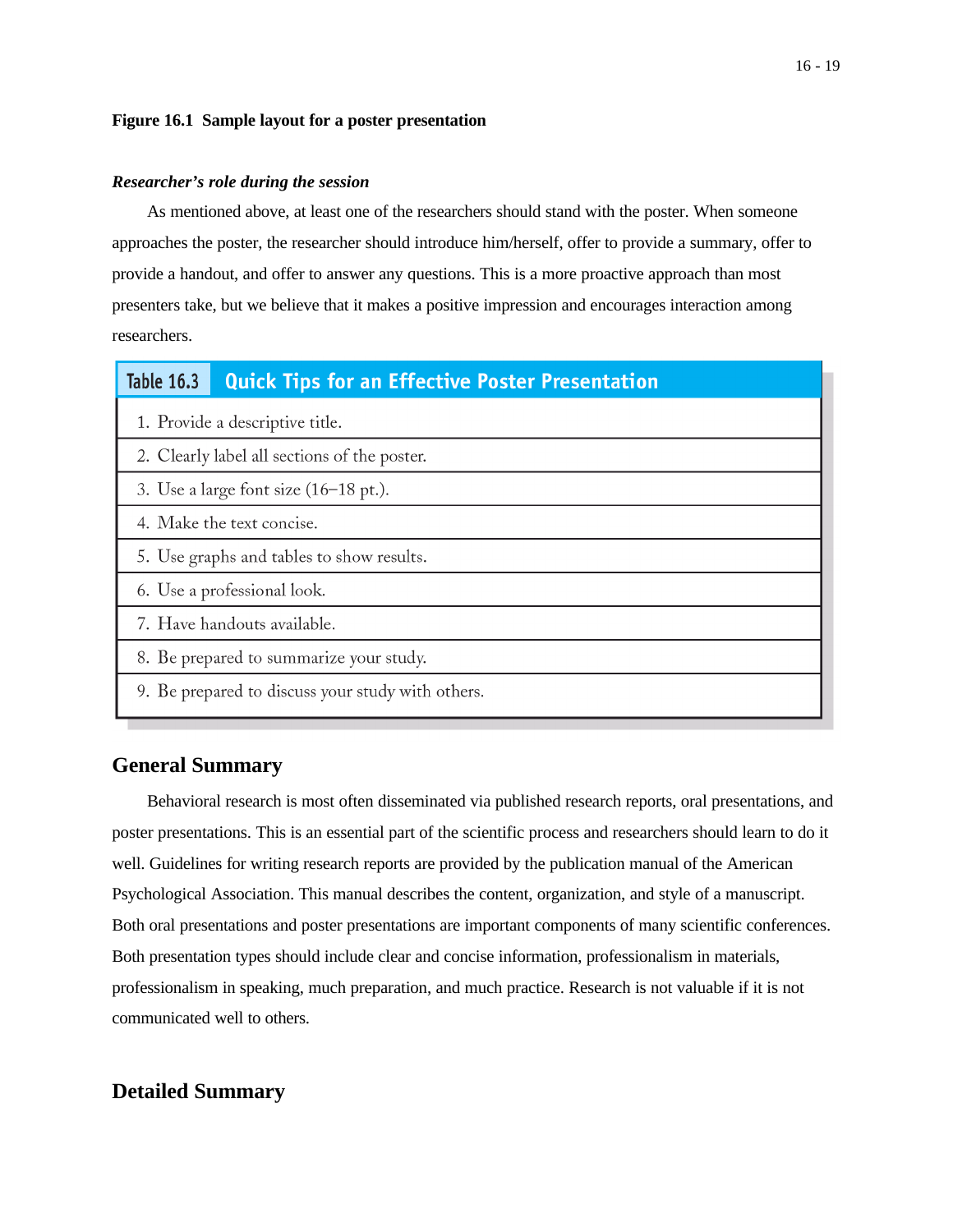- 1. An important component of scientific research is the dissemination of information to the public and the subsequent scrutiny and review by the public.
- 2. Written research reports are the most common means by which scientific information is shared with others.
- 3. The Publication Manual of the American Psychological Association (2001) provides extensive guidelines for writing and formatting a research report.
- 4. A quality research paper is clearly written, concise, thorough, objective, precise, unbiased, and acknowledges the ideas of others.
- 5. Accuracy and thoroughness rely on information from original sources rather than secondary sources. Relying on secondary sources can result in problems that range from minor inaccuracies to major misstatements of fact.
- 6. The behavioral science community has developed a standard format for preparing a research report that includes title page, abstract, introduction, method, results, discussion, references, tables, figures, and appendixes.
- 7. The title page consists of a header, running head, title, authorship, and author affiliation. It is particularly important that the title be both brief and descriptive.
- 8. The abstract is a brief summary of the entire research paper.
- 9. The introduction section provides a broad introduction to the topic, a review of the relevant literature, a basis and rationale for the study, and a precise statement regarding the research hypothesis.
- 10. The method section describes the participants, apparatus/materials, and procedures in sufficient detail to enable someone else to replicate the study.
- 11. The results section provides both descriptive and inferential statistics to evaluate the data. Presentation of data in tables and figures can be a useful way to summarize and describe data.
- 12. The discussion section summarizes the findings, relates the findings to the hypotheses, relates the findings to what other researchers have found, notes advantages and limitations of the study, and discusses possible future research in the area.
- 13. Writing is not easy. Writers should allow sufficient time before deadlines, have someone else read the paper and provide feedback, and revise the writing until it is the best that can be achieved.
- 14. Much of the most recent research is orally presented by researchers at scientific conferences.
- 15. Effective oral presentations require that the presenter organize the talk, present from notes, use visual aids, relax, make eye contact, speak slowly, be enthusiastic, and practice.
- 16. Poster presentations are very popular at conferences and provide an informal method for sharing research and discussing the research with the author.